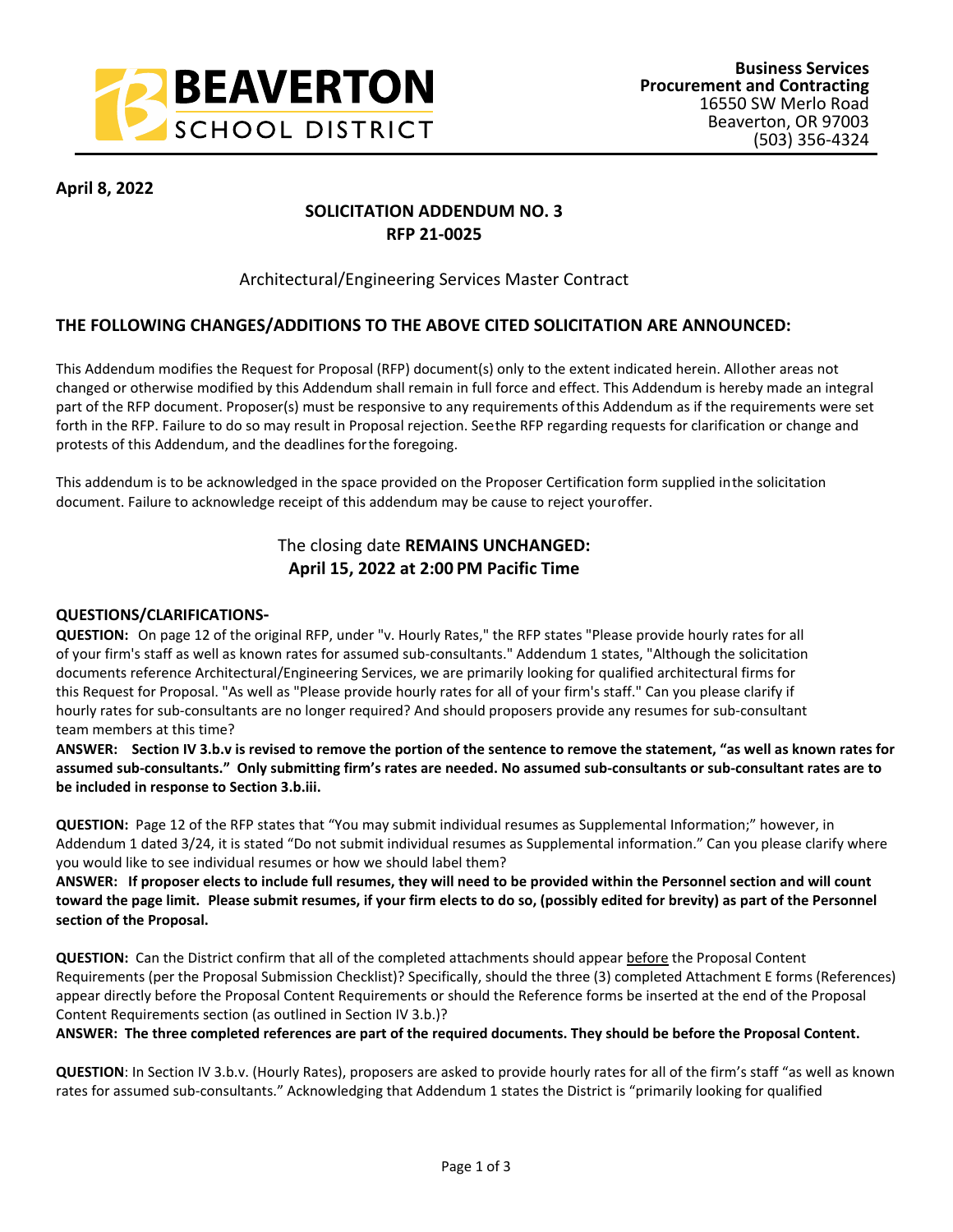architectural firms," would the District still like to see "assumed sub-consultant" rates? If so, should proposers also include any additional information about their "assumed sub-consultants" in their response to the Personnel section (3.b.iii.) of the proposal?

#### **ANSWER: See answer to Question 1 above.**

**QUESTION:** During the mandatory pre-proposal conference for 21-0025, it was mentioned by a facility staff member that if a firm were to propose on multiple solicitations (i.e. 21-0025 and 21-0029), to make sure we are not using the same projects under the experience section of the proposal, and that BSD is looking for specific projects meant for that solicitation. We understand we are to select projects that best fit the scope of work, however, would it be acceptable to include the same project example on separate solicitations? For example, a roofing/seismic upgrade project example may tie to both solicitations, but we wouldn't want to lose points if we showcased the same project twice.

**ANSWER: Yes, it is acceptable to include the same projects on multiple solicitation responses. All solicitations are evaluated independently. The comment during the pre-proposal meeting for 21-0025 was meant to emphasize providing project examples which are relevant to the specific solicitation.**

**QUESTION:** The three references we plan to include are references from projects outlined/included in our proposal. For line item "Name(s) of Project(s)" and "Date(s) Performed," are you looking for information on the specific projects outlined in our proposal -OR- are you looking for all projects we've completed with the Reference/Client/District? If the latter, is there a timeframe we should stay within? We have projects dating back 65 years with many districts.

**ANSWER: Proposers may provide completed reference forms for individual projects or a group of projects for a single client should they elect to do so. Reference Forms should be completed based on the responses to the solicitation as a whole. Per the final line on the Reference Forms, "Each reference may be checked for, but not limited to, overall customer service, projects being of similar size, scope and complexity."**

**QUESTION:** Addendum 1 states "do not submit individual resumes as supplemental information". Does this mean that any resumes should be included in section iii. key personnel and will count towards the page limit? Or, is it desired that no resumes be submitted at all?

**ANSWER: See answer to Question 2 above** 

**QUESTION:** Who will be on the selection committee? **ANSWER: See Solicitation document Section V Par 1**

**QUESTION:** Are covered play scopes included in this RFP scope? **ANSWER: Covered play areas may be included in the RFP scope if they are included in a larger overall project scope.**

**QUESTION:** Is the kitchen remodel at Beaver Acres ES included in this RFP scope? **ANSWER: It is currently undecided if the Beaver Acres kitchen remodel will be included as a project included in this solicitation**

**QUESTION:** Will the MS seismic improvements projects include the roofing replacements scope? Or will roofing replacement at these schools be included in the deferred maintenance RFP (21-0029)?

**ANSWER: Roofing projects may be included as projects covered by this solicitation if they are determined to be reasonably combined with larger scopes such as seismic upgrades.** 

**QUESTION:** Are the new athletic structures at Aloha HS, Southridge HS, and Westview HS included in this RFP scope or will they be included in the forthcoming Site + Athletic Field RFP?

**ANSWER: Athletic structures as noted in this question are not currently being considered as projects covered by this solicitation.**

**QUESTION:** Can the District clarify to what extent we will need to fill out The Form Current Contracts in Force in Section V? If our firm is currently under more than four contracts, will we be required to fill multiple copies of this form?

**ANSWER: The Current Contracts in Force section should include projects intended to demonstrate the proposing firm has the contracting resources to be able to complete the project described in this solicitation. If additional copies of the form are considered necessary by the proposing firm they may attach extra copies.**